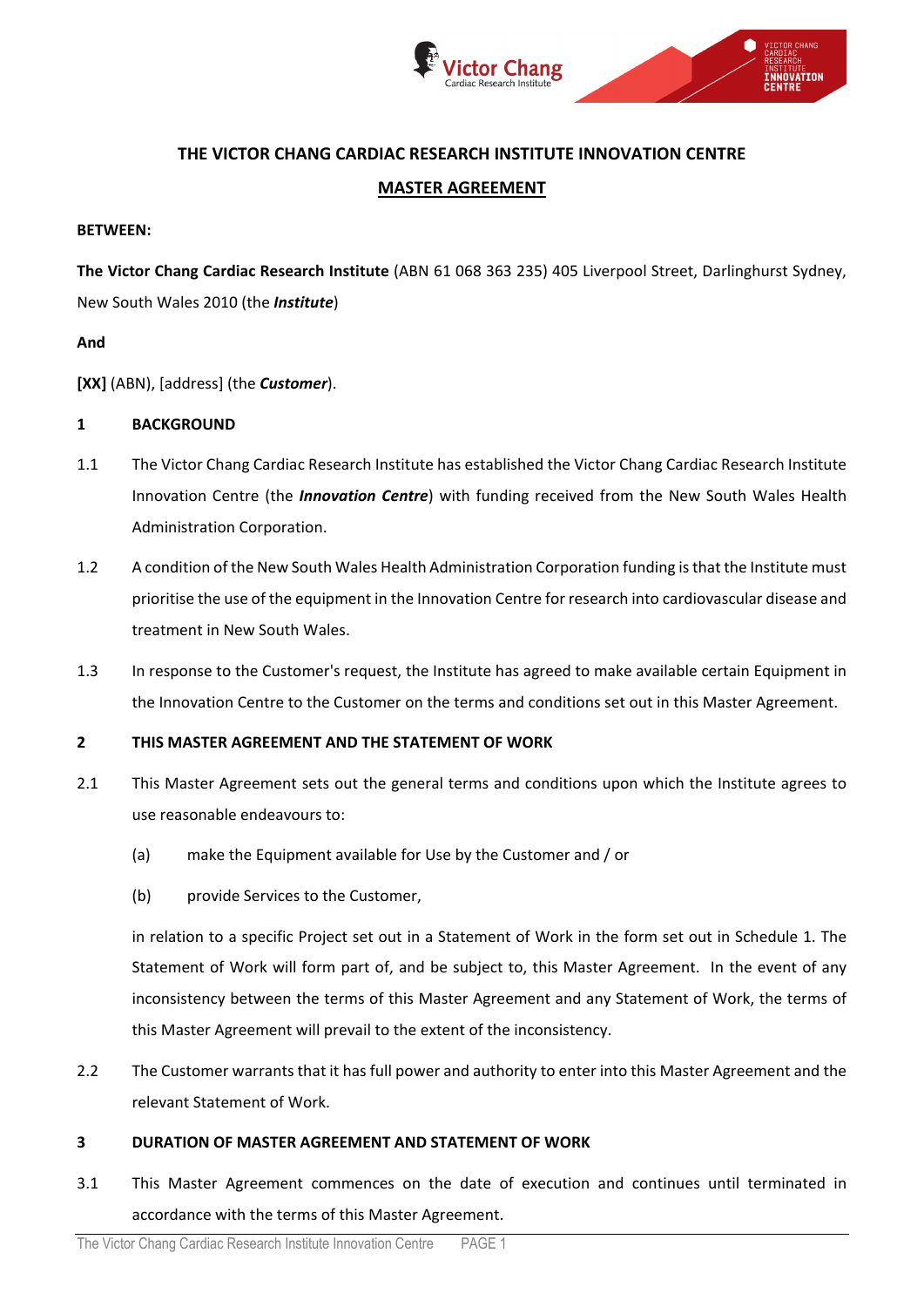

- 3.2 Each Statement of Work will commence on the Start Date and will continue until the End Date as specified in the Statement of Work, or otherwise until terminated in accordance with the terms of this Master Agreement.
- 3.3 Upon the execution of each Statement of Work by the last party, a separate contract will arise comprised of this Master Agreement and the relevant Statement of Work.

## **4 CUSTOMER'S ACKNOWLEDGEMENTS AND WARRANTIES**

The Customer acknowledges and agrees that:

## **Equipment prioritised for cardiovascular disease**

4.1 the Institute is required to prioritise use of the Equipment for research into cardiovascular disease and treatment in New South Wales and that the Use of the Equipment and the provision of Services may be delayed, suspended, rescheduled or cancelled to allow such prioritisation;

#### **Materials**

- 4.2 the Customer will provide the Research Materials to the Institute as required by the Institute in relation to the Use or Services prior to the Start Date;
- 4.3 the Customer will only provide Research Materials which are high quality, fit for purpose and which meet any additional specifications required by the Institute;
- 4.4 the Customer will obtain approval from the Institute Contact before providing any Research Material that is or contains a hazardous chemical, infectious agent or dual use goods or technology, and the Institute reserves the right to reject any Research Material in its absolute discretion; and
- 4.5 the Institute will provide reasonable consumables required for the Use or Services;

## **Information**

4.6 the Customer will provide all information reasonably requested by the Institute in relation to the Use or Services prior to the Start Date;

## **Data storage**

4.7 the Data will be stored by the Institute for a maximum of 60 calendar days after its creation, or as otherwise determined by the Institute as specified in the Statement of Work;

## **Compliance by the Customer and the Customer Personnel**

- 4.8 The Customer will, and will ensure that any Customer Personnel will, at all times:
	- (a) comply with reasonable directions of the Institute and all relevant policies, procedures, rules or guidelines that apply at the Institute including those relating to animal use, the responsible and ethical conduct of research, workplace health and safety, workplace behaviour, security, privacy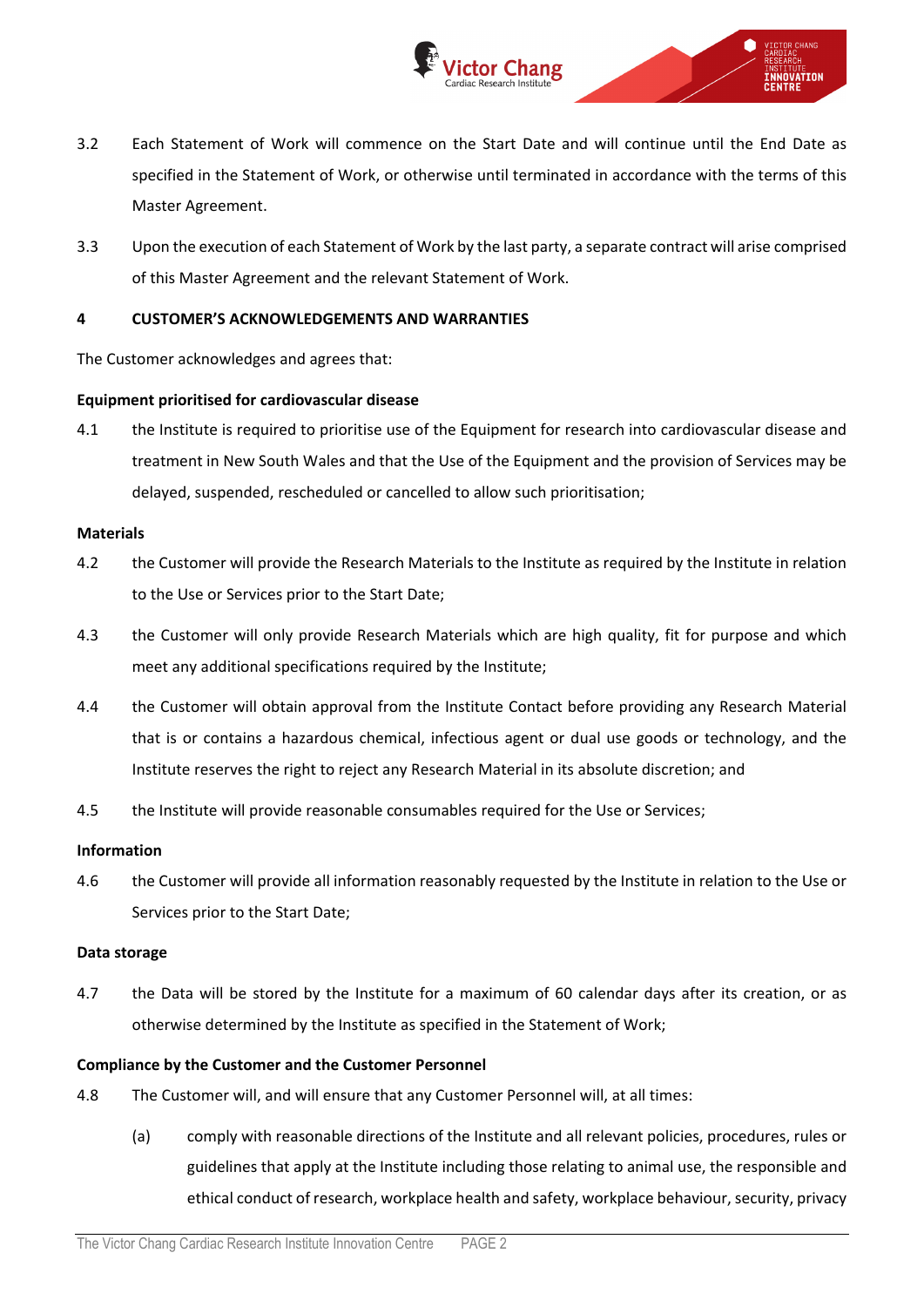

and confidentiality;

- (b) obtain and hold all necessary licences, approvals and permits, and make notifications to regulatory authorities, if any, required for the Use or Service (including in relation to the Gene Technology Act 2000) and provide these to the Head of the Innovation Centre (or similar position) prior to the Start Date;
- (c) comply with all applicable laws including in relation to biological, ethical, radiation or national security requirements and all ethics, codes and guidelines adopted by the National Health and Medical Research Council, the Office of the Gene Technology Regulator, the Department of Defence and all other relevant regulatory agencies operating in Australia;
- (d) ensure the Use and the Services and the application of the Data will be in accordance with the philosophy of the health care services of the Mary Aikenhead Ministries;
- (e) only use the Equipment, Services and Data for the sole purposes of the Project and not use the Equipment, Services or Data in a manner that could be used for military purposes or for the development of biological weapons; and
- (f) not use the Equipment, Services or Data in a manner that infringes any third party's rights including Intellectual Property right.

## **No warranty by the Institute**

- 4.9 The Customer acknowledges and agrees that:
	- (a) it has satisfied itself as to the suitability of the Equipment, Services and Training (as applicable) and has not relied on any term, condition, warranty, undertaking, inducement or representation made by or on behalf of the Institute that has not been stated expressly in this Master Agreement or in the relevant Statement of Work;
	- (b) to the fullest extent permitted by law, unless expressly provided for in this Master Agreement, the Institute does not make any warranty, representation or guarantee, express or implied, with respect to:
		- (i) the Use, Services or Data including the integrity, reliability, accuracy, currency or completeness or whether the aims of the Project will be achieved, and
		- (ii) whether the Use, Services or Data will not infringe the rights of any third party, including any Intellectual Property rights;
	- (c) to the fullest extent permitted by law and subject always to clause [16.3,](#page-9-0) the Institute excludes all warranties, conditions, guarantees, terms, representations and undertakings, other than as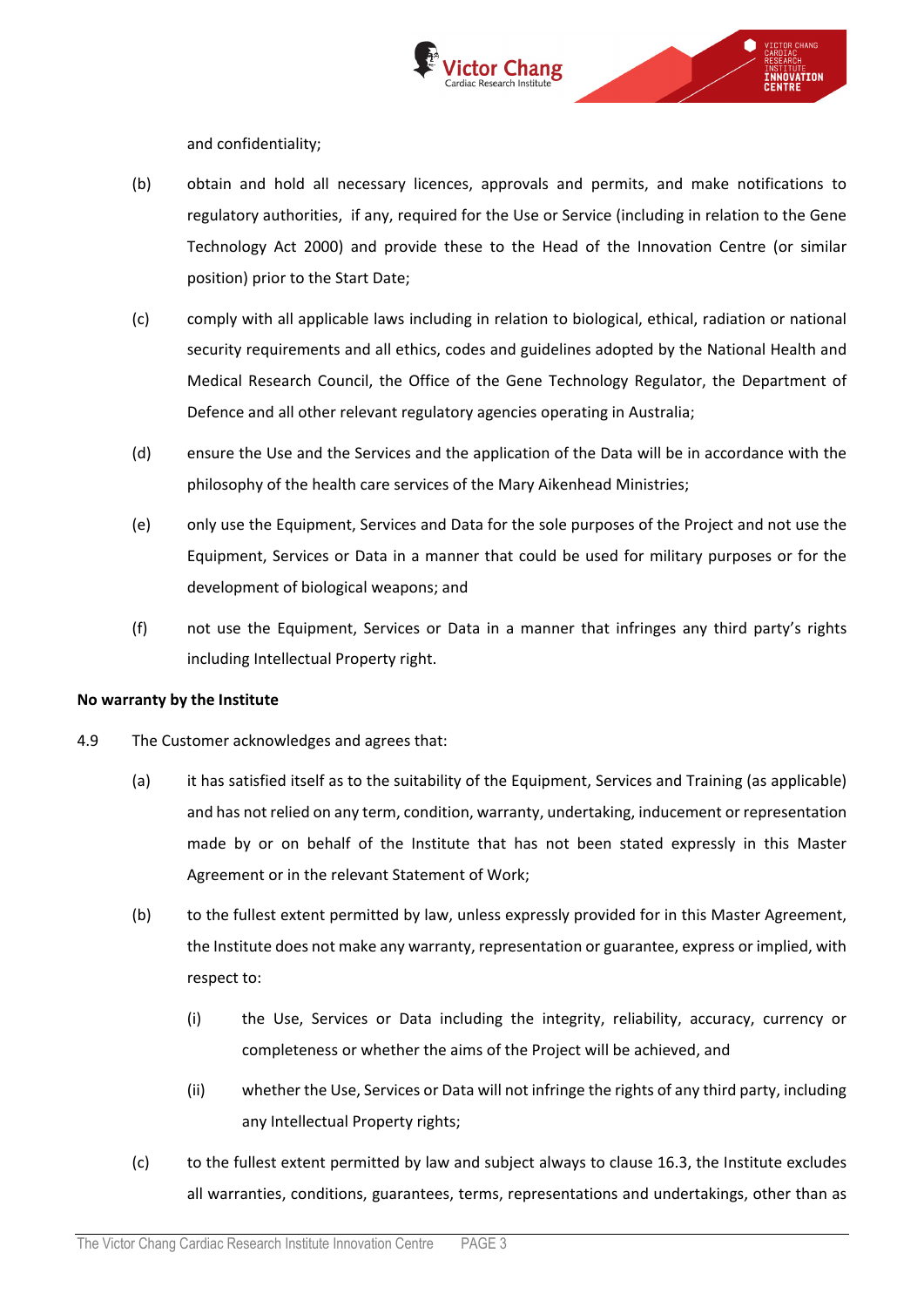

expressly set out in this Master Agreement, whether express, implied or verbal, statutory or otherwise, and whether arising under this Master Agreement or otherwise, including, without limitation, the implied warranties of merchantability, non-infringement and fitness for a particular purpose.

4.10 Failure by the Customer or any Customer Personnel to comply with clause 4 will give the Institute the right to terminate this Master Agreement and/or the relevant Statement of Work.

## **5 ADDITIONAL ACKNOWLEDGMENT AND AGREEMENT FOR USE OF THE EQUIPMENT**

Where the Institute agrees to make the Equipment available for Use by the Customer:

- 5.1 the Institute grants the Customer a limited, non-exclusive and revokable right for its Personnel named in the relevant Statement of Work to access the Premises to Use the Equipment on the terms set out in this Master Agreement and the Statement of Work for the sole purpose of the Project;
- 5.2 the Customer will, and will ensure that any Customer Personnel will, at all times:
	- (a) only access those parts of the Premises necessary to Use the Equipment or for Training and not access or use any other facility or equipment located at the Premises unless agreed to in writing by the Institute;
	- (b) only access the Premises in compliance with the Statement of Work (including access times);
	- (c) comply with any safe work procedures or site inductions and any other reasonable directions of the Institute and its Personnel;
	- (d) unless the Use is for Training, be fully trained and competent to Use the Equipment and undertake any additional training reasonably requested by the Institute;
	- (e) not interfere with or damage the Equipment, the Premises or any other property or possessions of the Institute or of any other person; and
	- (f) immediately notify the Institute Contact, as specified in the Statement of Work, of any malfunction of, breakdown of or damage to the Equipment.
- 5.3 Failure by the Customer or any Customer Personnel to comply with this clause 5 will give the Institute the right to immediately terminate this Master Agreement and /or the relevant Statement of Work.

## **6 ACCESS TO ANIMAL HOUSING FACILITY**

6.1 The Parties acknowledge that it may be necessary for the Customer to access and use the animal housing facility available at the Premises to enable the Use or Service, in which case the Customer and the Institute will execute a separate services agreement in relation to that facility.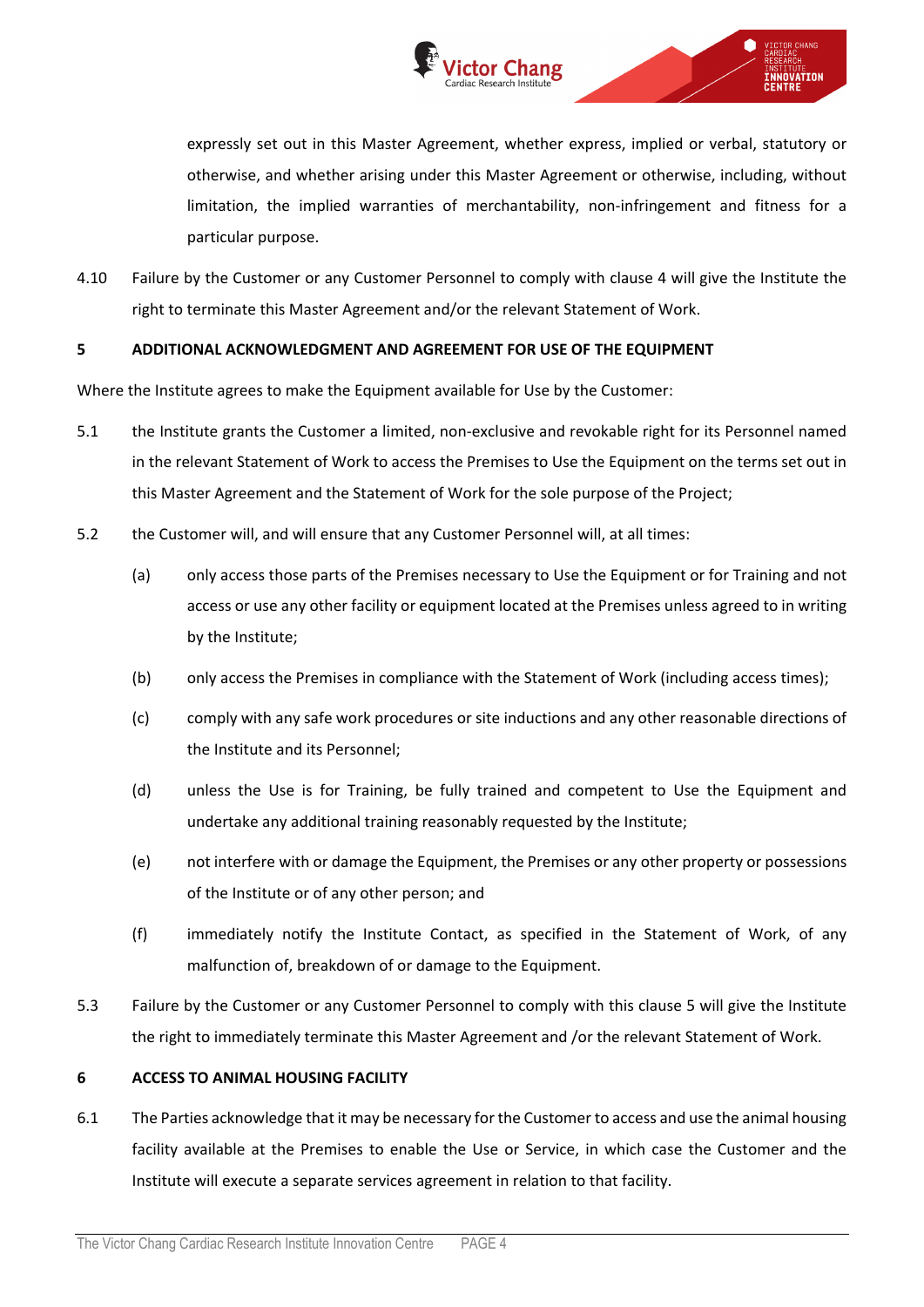

#### <span id="page-4-1"></span>**7 INTELLECTUAL PROPERTY**

- 7.1 Each party represents and warrants that it is the owner of, or is otherwise entitled to provide, their respective Background Intellectual Property. Nothing in this Master Agreement grants any party any right, title or interest to the other party's Background Intellectual Property.
- 7.2 Each party agrees to make its Background Intellectual Property available during the term of this Master Agreement as required in order to enable the Use or provision of the Service.
- 7.3 All Intellectual Property in and to any improvements or modifications to a party's Background Intellectual Property arising out of the Use or Service will vest on their creation or acquisition in that party solely and absolutely, and the other party will execute all documents, forms and authorisations and do all acts and things where necessary to give effect to this.
- 7.4 Each party agrees to take all reasonable precautions and steps to protect the Background Intellectual Property of the other party and to give the other party prompt notice of any infringement of the other party's Background Intellectual Property which comes to their attention.
- 7.5 Unless otherwise agreed in writing by the parties, all New Intellectual Property will vest on its creation or acquisition in the Customer solely and absolutely and the Institute will do all acts and things at the Customer's cost where necessary to give effect to this. The Customer grants the Institute a nonexclusive, royalty-free, fully paid up, perpetual, worldwide license (with the right to sublicense) to use any New Intellectual Property for the Institute's internal, non-commercial research and teaching purposes only.

## **8 CONFIDENTIALITY AND PRIVACY**

- <span id="page-4-0"></span>8.1 Each party must not, and must ensure that its Personnel do not:
	- (a) use or disclose any Confidential Information of the other party for any purpose other than as necessary for the Use or Services;
	- (b) retain any Confidential Information of the other party other than as reasonably necessary for the Use or Services, as required by law to comply with any corporate governance or other legal requirements;
	- (c) disclose any Confidential Information of the other party to any other person, other than as required:
		- (i) by law or any relevant government authority provided that, the party shall, where legally permitted to do so, immediately notify the other party of such disclosure requirement so that the other party may seek protective measures to limit or prevent disclosure and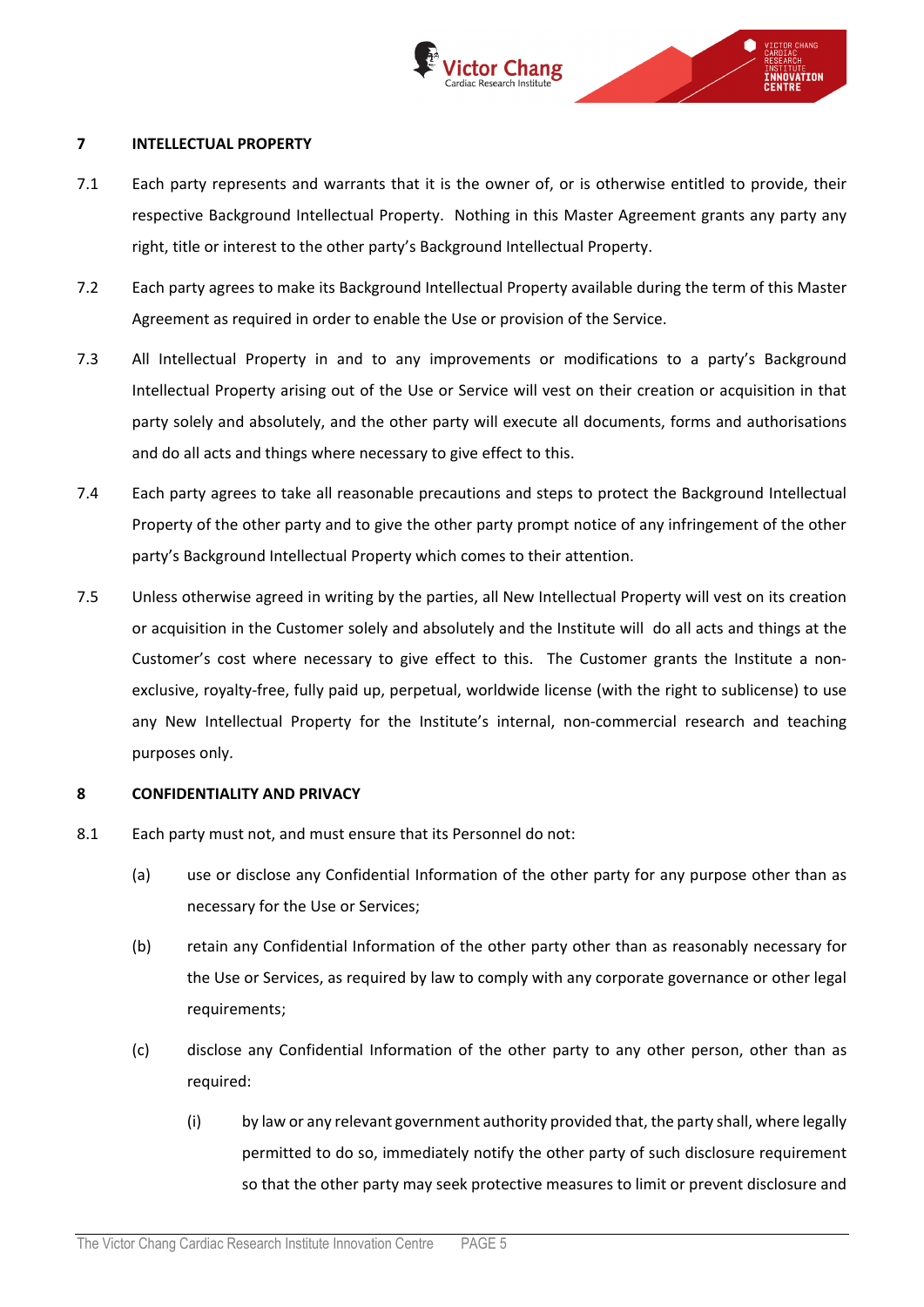

the party shall use all reasonable efforts to assist the other party to limit the scope of such disclosure to the extent compelled by law;

- (ii) to its Personnel strictly on a need to know basis for the purposes of performing this Master Agreement or the relevant Statement of Work; or
- (iii) with the prior written consent of the other party.
- 8.2 Each party must ensure that its Personnel to whom Confidential Information of the other party is disclosed are bound by all necessary confidentiality undertakings on terms no less onerous than in clause 8.
- 8.3 Each party must notify the other party of any disclosure of Confidential Information contrary to this clause.
- 8.4 Each party acknowledges that damages may be inadequate compensation for breach of this clause 8 and, subject to the court's discretion, that the other party may restrain, by an injunction or similar remedy, any conduct or threatened conduct which may, or will be a, breach of this clause.
- 8.5 Subject to paragraph [8.1\(b\)](#page-4-0) each party agrees to destroy or immediately return all Confidential Information of the other party upon termination of this Master Agreement.
- 8.6 These confidentiality obligations apply for two years after termination of this Master Agreement and /or the relevant Statement of Work.
- 8.7 The obligations of the Institute under this clause 8 are subject to the obligations of the Institute to meet reporting requirements to the NSW Health Administration Corporations, as set out in clause [12.](#page-7-0)

## <span id="page-5-0"></span>**9 PRIVACY**

- 9.1 To the extent that either party collects, holds or handles Personal Information in connection with this Master Agreement or a related Statement of Work, the party agrees to comply with all Privacy Laws. Without limitation, each party agrees:
	- (a) to ensure it has provided all notices or obtained all consents necessary to enable any Personal Information provided to the party in connection with this Master Agreement or a Statement of Work to be used and disclosed as contemplated by the Master Agreement and any applicable Statement of Work;
	- (b) to take all reasonable steps to protect Personal Information from misuse, interference, loss and unauthorised access, modification or disclosure;
	- (c) not to use or disclose Personal Information collected, or held in connection with this Master Agreement or a Statement of Work except to the extent necessary to perform its obligations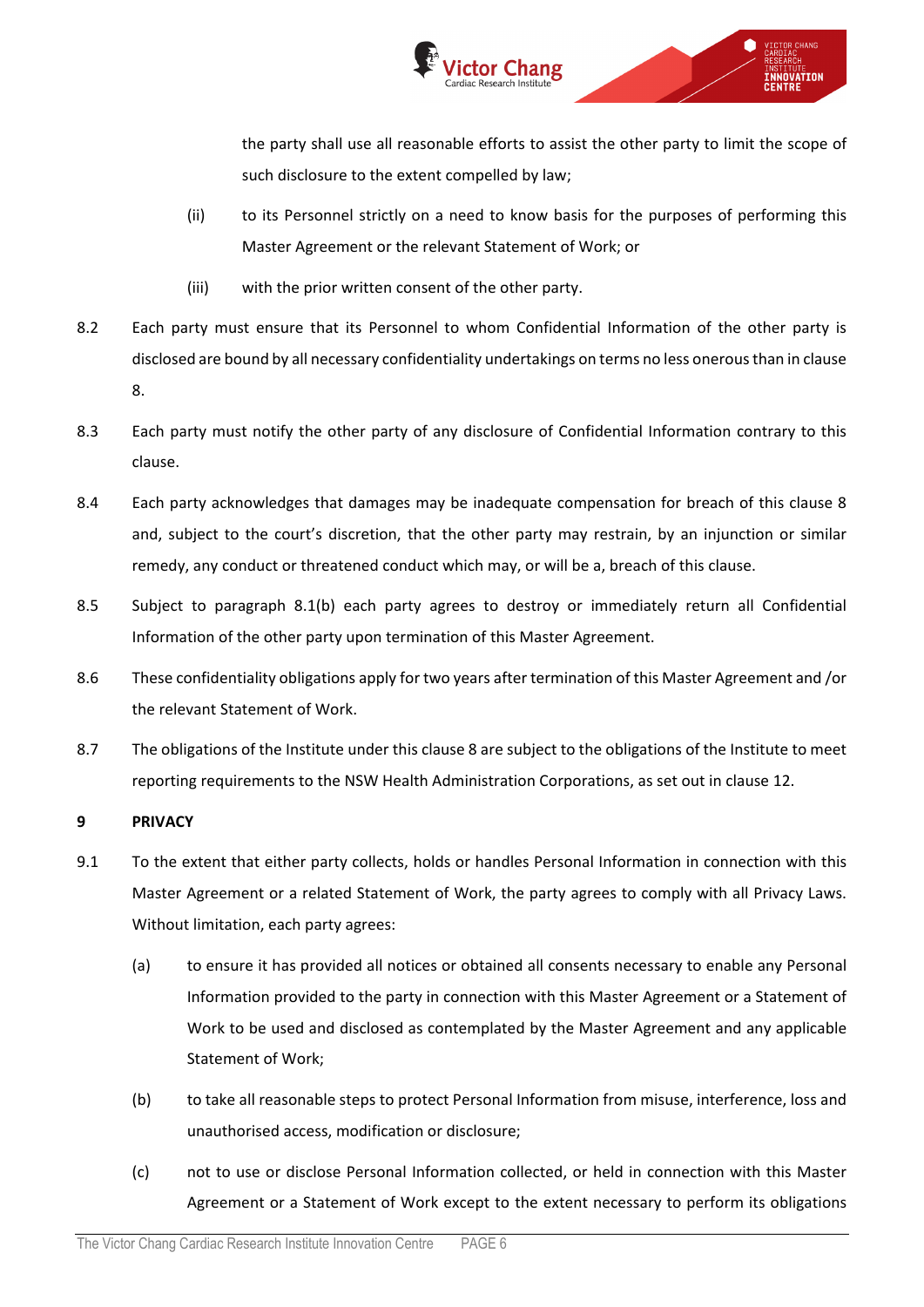

under this Master Agreement or Statement of Work, or as expressly permitted by the disclosing party, as permitted or required by law, or to the extent it has separately obtained that individual's consent to do so; and

VICTOR CHANG

INSTITUIE<br>E**nnovation** 

- (d) to notify the other party as soon as reasonably possible on becoming aware:
	- (i) that use or disclosure of Personal Information collected or held in connection with this Master Agreement or a Statement of Work is required or authorised by law;
	- (ii) of any unauthorised access to, unauthorised disclosure of, or loss of, such Personal Information; or
	- (iii) of any complaint in relation to the party's handling of such Personal Information.

## **10 PAYMENT**

- 10.1 The Institute will invoice the Customer as specified in the Statement of Work or as otherwise determined by the Institute. The Customer agrees to pay the Fees within 14 calendar days of the date of the invoice.
- 10.2 The Customer agrees that the Fees may be subject to variation depending on the actual Use or Service. The Institute will advise the Customer in writing of any variation to the Fees as soon as practicable after determining if an increase in Fees is required.
- 10.3 To the extent that any supply made under or in connection with this Master Agreement is a taxable supply, the Customer must pay, in addition to the consideration to be provided under this Master Agreement an additional amount equal to the amount of that consideration multiplied by the rate at which GST is imposed in respect of the supply. The Institute must issue a tax invoice to the Customer of a supply to which this clause applies no later than the time at which it receives the GST inclusive consideration for that supply. Words used in this clause which have a defined meaning in the GST Act have the same meaning in this Master Agreement.

## <span id="page-6-0"></span>**11 PUBLICATION**

- 11.1 If the Customer wishes to make any public statement, presentation or publication (including as part of a thesis for the award of a doctorate) which includes, or states results or conclusions in relation to or based on the Use of the Equipment, the Services, the Data or the Training, it will:
	- (a) provide a copy of the proposed public statement, presentation or publication to the Head of the Innovation Centre (or similar position) at least 7 days prior to publication or presentation;
	- (b) acknowledge the contribution of the Institute in any publication in the following manner: *"Victor Chang Cardiac Research Institute Innovation Centre, funded by the NSW Government"*.
- 11.2 A party may not use the other party's name or other indicia (including without limitation, logos), nor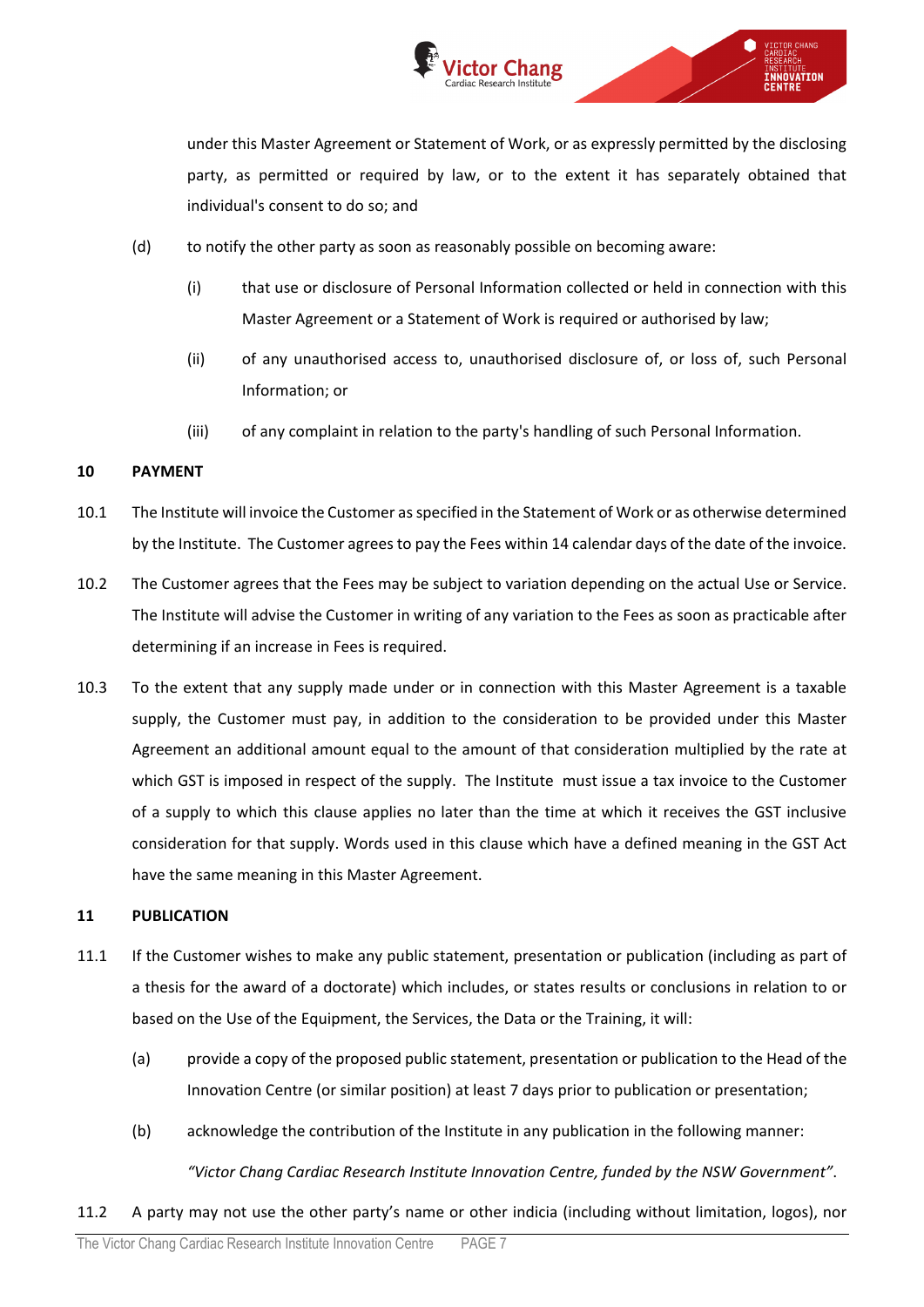

make any representation that the Institute or any of its Personnel endorses the Customer's products or services without the prior written consent of that other party.

#### <span id="page-7-0"></span>**12 REPORTING OBLIGATIONS**

- <span id="page-7-1"></span>12.1 The Customer acknowledges that the Institute is required to provide information to the New South Wales Health Administration Corporation with respect to the Innovation Centre including details of:
	- (a) projects undertaken at the Innovation Centre;
	- (b) grant funding awarded in relation to the Innovation Centre;
	- (c) key collaborations associated with the Innovation Centre; and
	- (d) the journal articles and technologies produced using the Innovation Centre
- 12.2 The Customer agrees to provide the Institute with any information required by the Institute to enable it to meet its obligations under paragraph [12.1](#page-7-1) and any other associated reporting obligations and consents to the reporting of the information about it, its Personnel and its Project to the New South Wales Health Administration Corporation.

#### **13 INDEMNITY**

- <span id="page-7-2"></span>13.1 Subject to clause [13.2](#page-8-0) below, the Customer agrees to indemnify, defend and hold harmless the Institute and its directors, officers, employees, representatives, agents and licensors (*Indemnified Parties*) against all costs, harm, liabilities, damages, expenses, claims, demands, judgements or other losses (together, the *Losses*) to the extent arising in connection with this Master Services Agreement or a Statement of Work in relation to:
	- (a) damage to, or loss of tangible property caused by the Customer or any Customer's Personnel;
	- (b) personal injury, or death of any person caused by the Customer or any Customer's Personnel;
	- (c) claims by a third-party alleging infringement of their Intellectual Property rights arising from the Use of the Equipment, the provision of the Services or the Data in accordance with the Customer's instructions;
	- (d) use of the Data, and information obtained in the Use or Services or the New Intellectual Property by the Customer or any Customer's Personnel;
	- (e) the use by the Institute of Research Materials;
	- (f) wilful misconduct, negligence or breach of this Master Agreement or a Statement of Work by the Customer or any Customer's Personnel,

and the Institute holds the benefit of those indemnities on trust for the Indemnified Parties.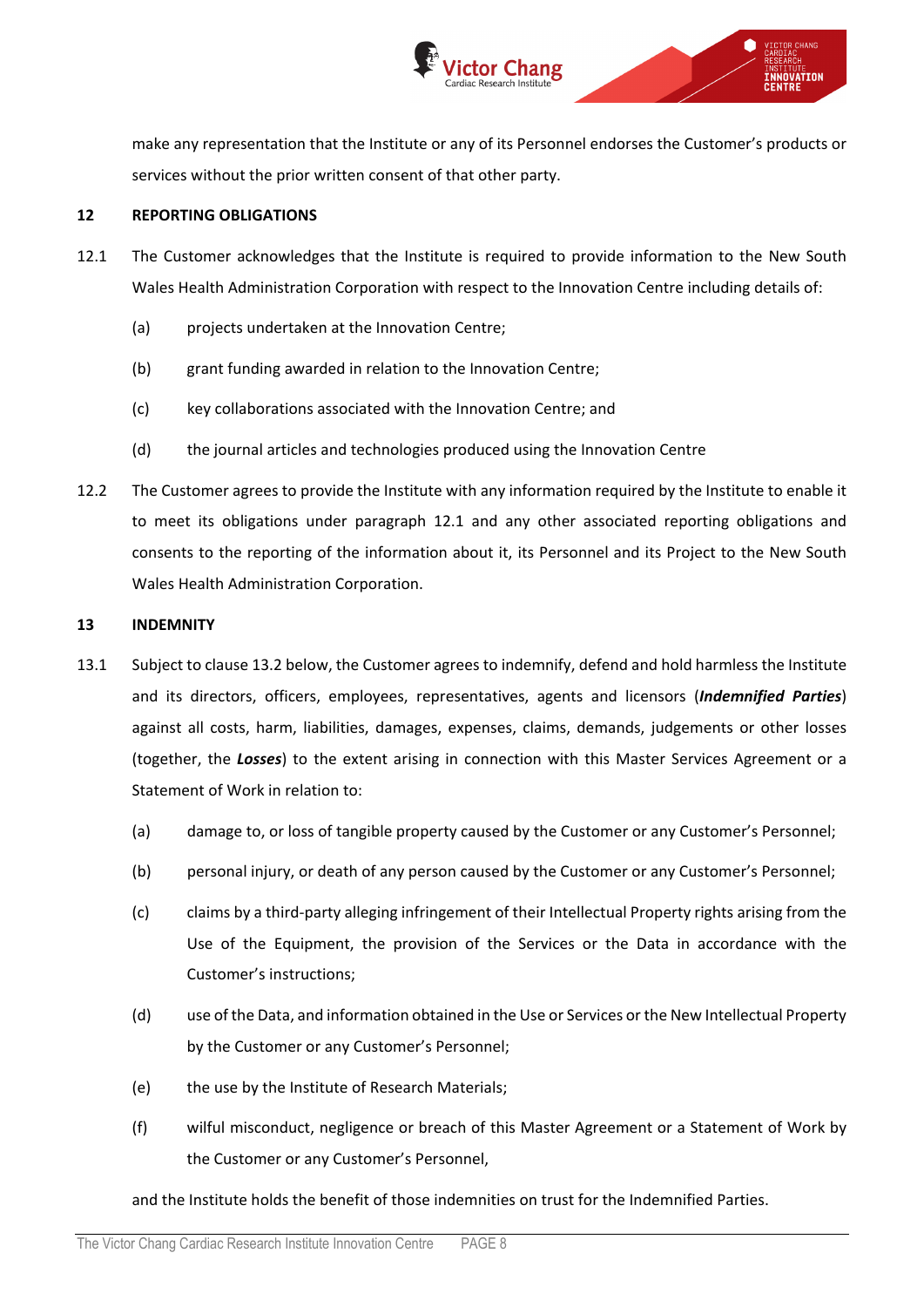

<span id="page-8-0"></span>13.2 The indemnity in clause [13.1](#page-7-2) is reduced proportionately to the extent that such Losses are directly caused by the negligence, wilful misconduct or breach of contract by the Institute.

## <span id="page-8-1"></span>**14 INSURANCE**

- 14.1 Each party must obtain and maintain all appropriate insurances to cover their respective activities or obligations under or in connection with this Agreement including:
	- (a) commercial general liability and products liability insurance or equivalent of not less than \$20,000,000 per occurrence;
	- (b) professional indemnity insurance or equivalent of not less than \$10,000,000 per occurrence; and
	- (c) workers' compensation insurance or self-insurance as required by law,

and each party agrees to provide to the other party certificates of insurance evidencing that party's compliance with this clause on request.

## **15 TERMINATION**

- 15.1 Either party may terminate this Master Agreement or any Statement of Work:
	- (a) by giving 30 days' prior notice in writing to the other party; or
	- (b) immediately by written notice to the other party if a Default Event occurs in relation to that party.
- 15.2 Without limitation, the Institute may immediately, by notice in writing to the Customer, terminate the Master Agreement or a Statement of Work if the Customer, or any Customer's Personnel, failsto comply with clauses 4 or 5 where applicable.
- <span id="page-8-2"></span>15.3 On termination of this Master Agreement, any existing or outstanding Statements of Work will also be automatically terminated. For the avoidance of doubt, termination of a particular Statement of Work will not terminate this Master Agreement or any other Statement of Work which shall continue on foot.
- 15.4 Termination under this clause will be without prejudice to any rights that may have accrued by either party before termination and all sums due to the Institute will be payable in full when termination takes effect.
- 15.5 The following clauses and any other clause or subclause which by their nature are intended to survive termination, shall survive the expiration or termination of this Master Agreement: [7-](#page-4-1)[9,](#page-5-0) [11](#page-6-0) – [14,](#page-8-1) [15.3-](#page-8-2) [15.6,](#page-8-3) [16](#page-9-1)[-19.](#page-11-0)
- <span id="page-8-3"></span>15.6 On termination of this Master Agreement or relevant Statement of Work: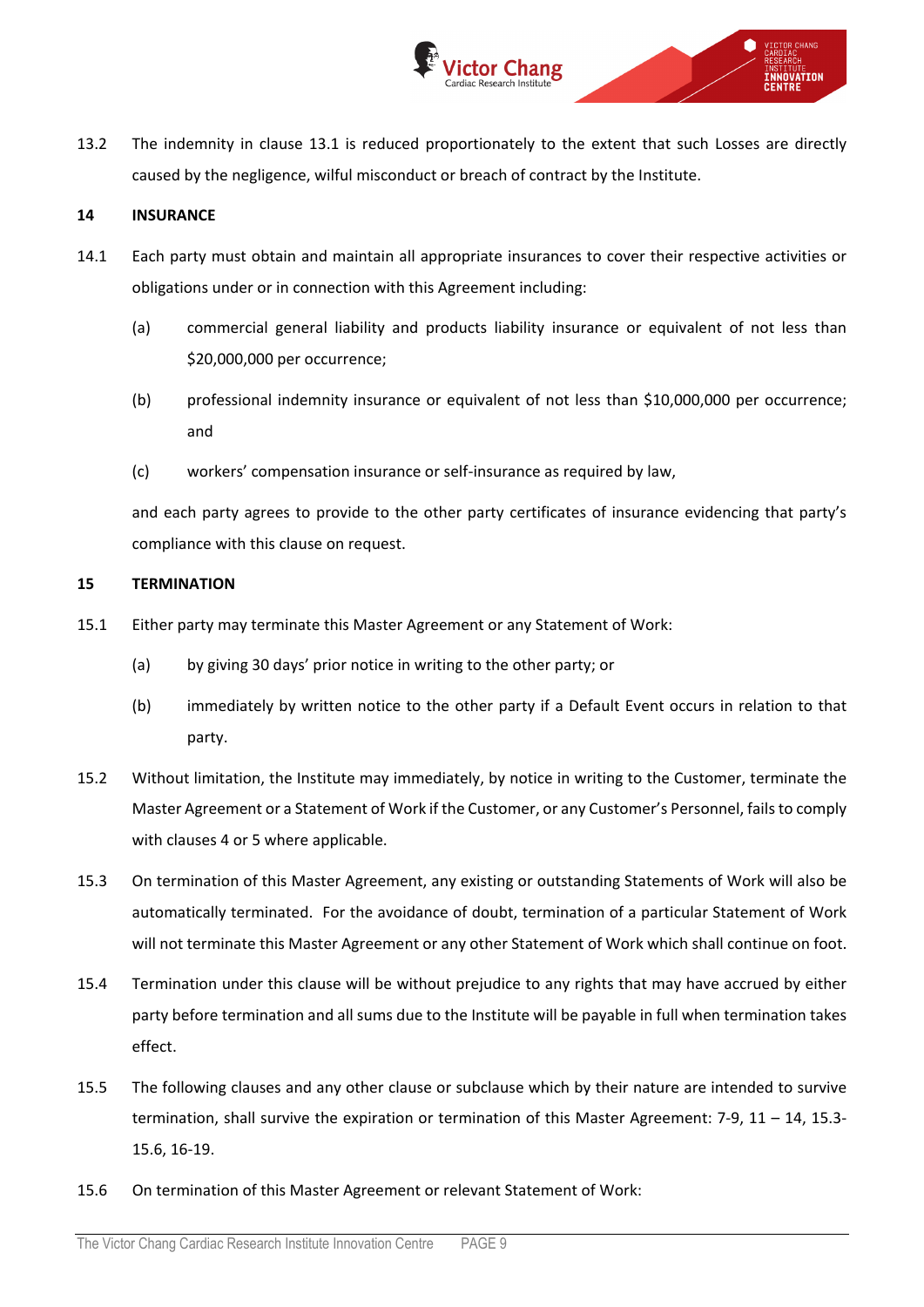

∩

VICTOR CHANG

**ENNOVATION** 

- (a) each party must immediately cease all use of the other party's Background Intellectual Property and must return or destroy all materials that contain or refer to the other party's Background Intellectual Property, and, the Institute will either return or destroy (at the Institute's option) the Research Materials provided by the Customer that may be in possession or control of the Institute;
- (b) the Customer will immediately cease accessing the Premises and Using the Equipment and the Institute will immediately cease providing the Services;
- (c) the Institute will provide the Customer with all Data obtained up until the date of termination.

## <span id="page-9-1"></span>**16 LIMITATION OF LIABILITY**

- 16.1 Other than in respect of the indemnity in clause [13.1,](#page-7-2) to the fullest extent permitted by law, neither party's aggregate liability to the other under the Master Agreement and/or a Statement of Work (howsoever arising, whether under contract, tort (including negligence), statute or otherwise) will exceed:
	- (a) in respect of liability under the Master Agreement unrelated to an executed Statement of Work, AUD5,000, and
	- (b) in respect of a Statement of Work, the total Fees paid or payable by the Customer in relation to the relevant Statement of Work.

This clause does not apply in relation to the Customer's liability to pay the Fees under this Master Agreement or any relevant Statement of Work.

- 16.2 Under no circumstances will a party be liable to the other under this Master Agreement or relevant Statement of Work, in contract, tort (including negligence), statute or otherwise in respect of any special, indirect, or consequential loss or damage, any loss of profits, production or revenue, loss of anticipated savings or business opportunities, business interruption, or loss of data.
- <span id="page-9-0"></span>16.3 The limitations on the Institute's liability contained in this contract are made to the full extent permitted by law. Nothing in this contract restricts the effect of warranties or conditions which may be implied by law or any other rights or remedies which cannot be excluded, restricted or modified. Subject to those laws, to the extent to which the Institute is entitled to do so, its liability under such implied conditions or warranties or other rights or remedies, shall be limited at its option to:
	- (a) in the case of goods, any one or more of the following:
		- (i) the replacement of the goods;
		- (ii) the repair of the goods;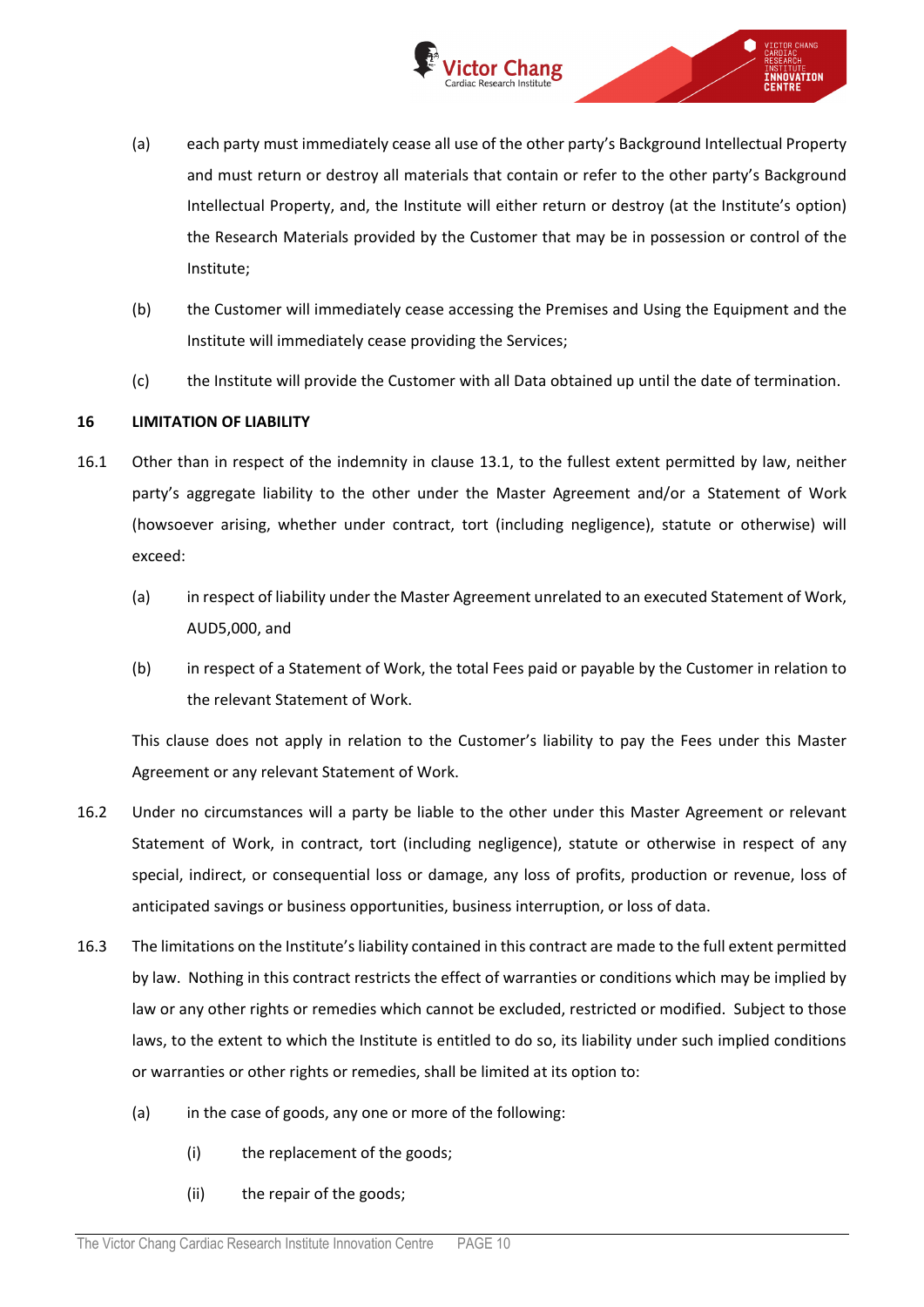

- (iii) the supply of equivalent goods; or
- (iv) payment of the cost of replacing the goods or of acquiring equivalent goods; or
- (v) the payment of the cost of having the goods repaired.
- (b) in the case of services, any one or more of the following:
	- (i) the re-supply of the relevant services; or
	- (ii) payment of the cost of having the relevant services re-supplied.

## <span id="page-10-0"></span>**17 DISPUTE RESOLUTION**

- 17.1 If any dispute arises out of, or in relation to this Master Agreement, a party may not commence any court proceedings or arbitration relating to the dispute unless that party has complied with this clause [17,](#page-10-0) except where the party seeks urgent interlocutory relief.
- <span id="page-10-1"></span>17.2 A party claiming that a dispute has arisen under this Master Agreement must give written notice to the other party, specifying the nature of the dispute, within 14 days of the dispute arising. On receipt of that notice, the parties must endeavour to resolve the dispute expeditiously and amicably in a manner that preserves the ongoing relationship between the parties before resorting to any legal proceedings.
- 17.3 If the parties cannot resolve the dispute within 30 days of the written notice referred to in clause [17.2,](#page-10-1) the dispute will be referred to mediation in Sydney, Australia in accordance with and subject to the Australian Disputes Centre Guidelines for Commercial Mediation (*ADC Guidelines*), as amended or replaced from time to time. The Terms of the ADC Guidelines are hereby incorporated into this Master Agreement.

## **18 GENERAL**

- 18.1 This Master Agreement including any executed Statement of Works constitute the entire understanding between the parties regarding its subject matter.
- 18.2 This Master Agreement may only be amended or varied by mutual agreement of the parties in writing.
- 18.3 Nothing contained in this Master Agreement constitutes the parties as a joint venture, partners, agents or employees of the other.
- 18.4 This Master Agreement is governed by and construed according to the laws of New South Wales and the parties submit to the non-exclusive jurisdiction of the courts and tribunals of that State.
- 18.5 Neither party may assign or transfer any of its rights or obligations under this Master Agreement to any person without the prior written consent of the other party.
- 18.6 Waiver of any provision of or right under this Master Agreement must be in writing signed by the party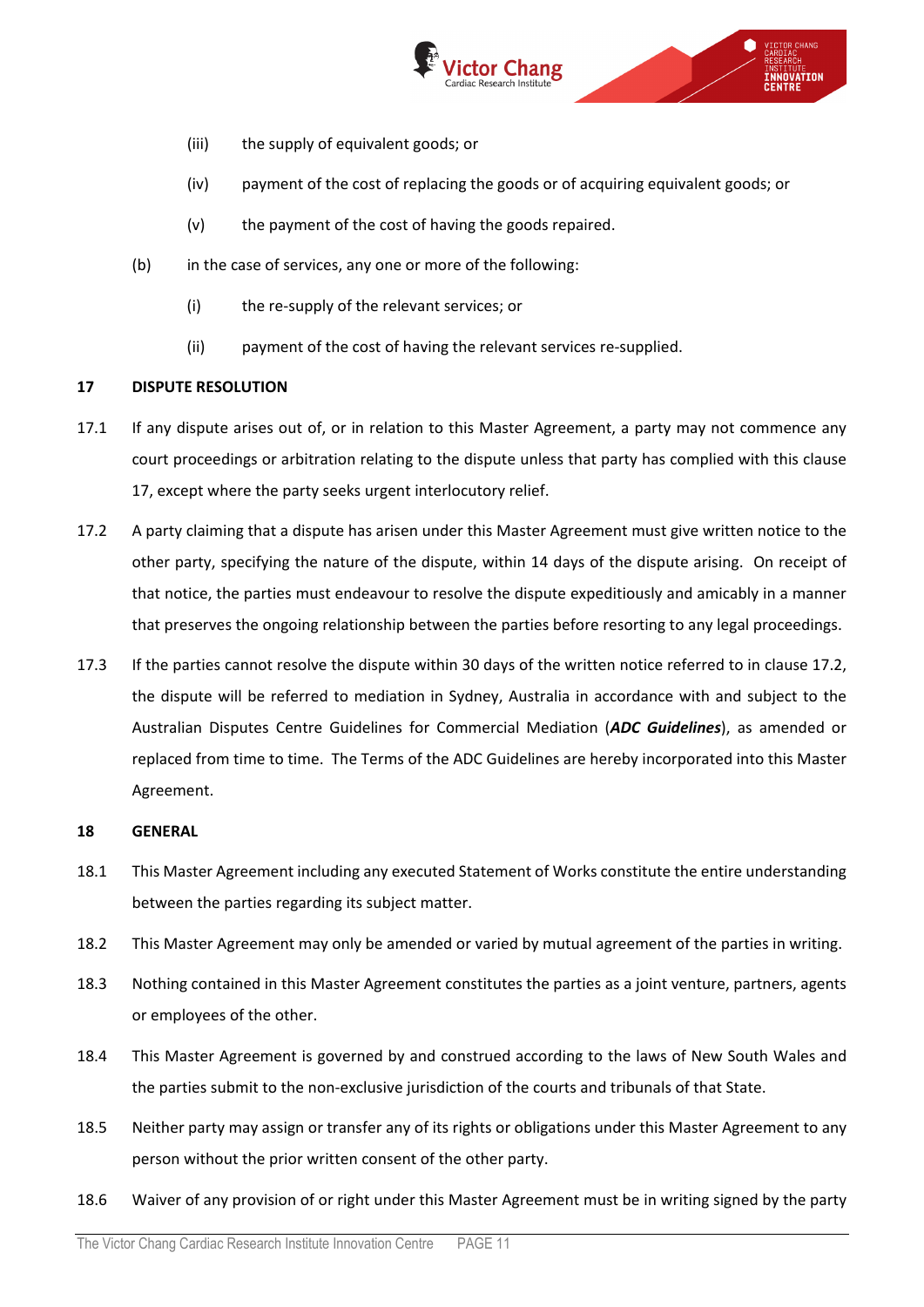

entitled to the benefit of that provision or right and is effective only to the extent set out in any written waiver.

- 18.7 If any provision of this Master Agreement is held to be invalid, unenforceable or illegal for any reason, the validity, enforceability or legality of the remaining provisions of this Master Agreement will not in any way be affected or impaired, and this Master Agreement must be construed so as to most nearly give effect to the intent of the parties as it was originally executed.
- <span id="page-11-1"></span>18.8 A notice given under this Master Agreement must be in writing and in English and will be deemed sufficiently given or delivered pursuant to this Master Agreement if directed to the party for whom it is intended at the following addresses:
	- (a) if to Institute, at the address specified on page 1,
	- (b) if to the Customer, at the address specified on page 1,

or such other addresses and contact details as the parties may notify from time to time.

- 18.9 Notice under clause [18.8](#page-11-1) is to be regarded as given by the sender and received by the addressee:
	- (a) if by delivery in person, when delivered to the addressee;
	- (b) if by post, five Business Days from and including the date of posting;
	- (c) if by facsimile transmission, when the sender's machine generates a correct facsimile transmission report;
	- (d) if by email, one Business Day after sending to the correct email address.
- 18.10 A reference to legislation includes any amendment to it, any legislation substituted for it, and any subordinate legislation made under it; reference to a party includes that party's personal representatives, successors and permitted assigns.
- 18.11 This Master Agreement may be executed in counterparts. All counterparts taken together will be taken to constitute one agreement. An executed counterpart may be delivered by facsimile or other electronic means.

## <span id="page-11-0"></span>**19 DEFINITIONS AND INTERPRETATION**

The following definitions apply in this Master Agreement, unless the context otherwise requires:

*Background Intellectual Property* means all drawings, specifications, processes, techniques, samples, specimens, prototypes, designs, research and development results, test results, and other technical and scientific information a in respect of each party and includes Intellectual Property which:

(a) is specified in the Statement of Work;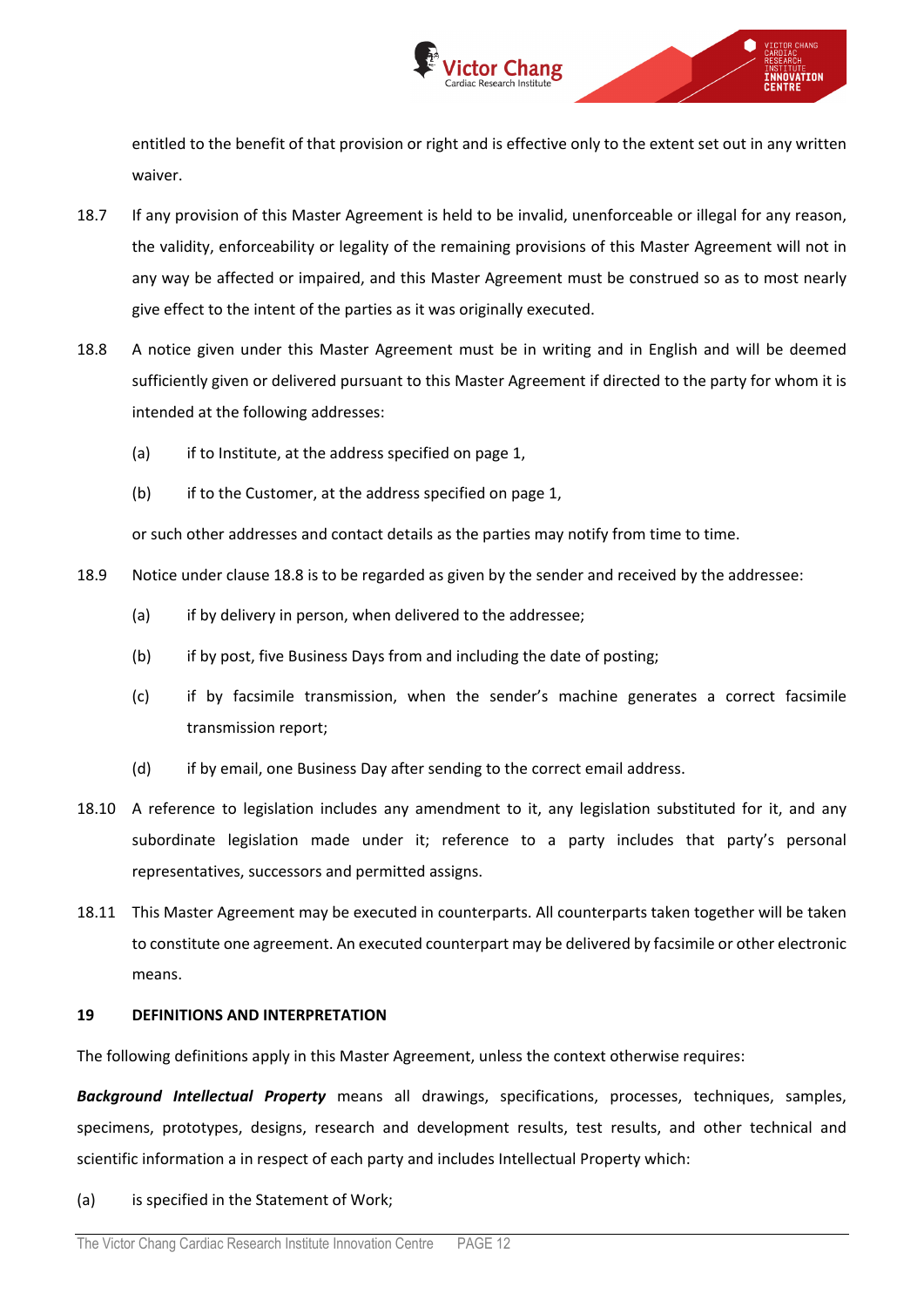(b) in the case of both parties, is owned by that party prior to the Start Date or acquired by that party after the Start Date but independently of this Master Agreement and which is identified in writing, either at the Start Date or during the Term; and

ictor Chang

**ENNOVATION** 

(c) in the case of the Institute, includes all know-how, techniques, processes, algorithms and other technical information in connection with the Equipment, the Equipment itself, the Services and/or the Training.

*Business Day* means a day that is not a Saturday, Sunday or public holiday in the State of New South Wales, Australia.

*Confidential Information* means any proprietary information and/or data, technical data, trade secrets or knowhow, including but not limited to, pre-clinical data, clinical trial data and other research information, in any form or media, and including the terms of this Master Agreement, other than information which:

- (a) was publicly available at the time of its disclosure or subsequently becomes publicly available otherwise than through breach by the receiving party;
- (b) came into the hands of the receiving party by lawful means and without breach of any obligation of confidentiality by any third party; or
- (c) was, in fact, known to the receiving party prior to its disclosure to that party.

*Data* means the results, product or information generated by the Use of the Equipment or the provision of the Services as set out in the Statement of Work.

*Default Event* in respect of a party, means that the party:

- (a) is in material breach of any of its obligations under this Master Agreement and, if that breach is capable of being remedied, the breach is not remedied within ten (10) Business Days after receipt of a notice to remedy that breach;
- (b) is in material breach of any of its obligations under this Master Agreement and that breach is not capable of being remedied; or
- (c) is or becomes Insolvent.

*End Date* means the end date as specified in the Statement of Work.

*Equipment* means the equipment specified in the Statement of Work and includes other facilities made available at the discretion of the Institute that are required to enable Use of the Equipment or the provision of the Service.

*GST* means the goods and services tax or similar value added tax levied or imposed in Australia pursuant to the GST Act.

*GST Act* means *A New Tax System (Goods and Services Tax) Act 1999* (Cth).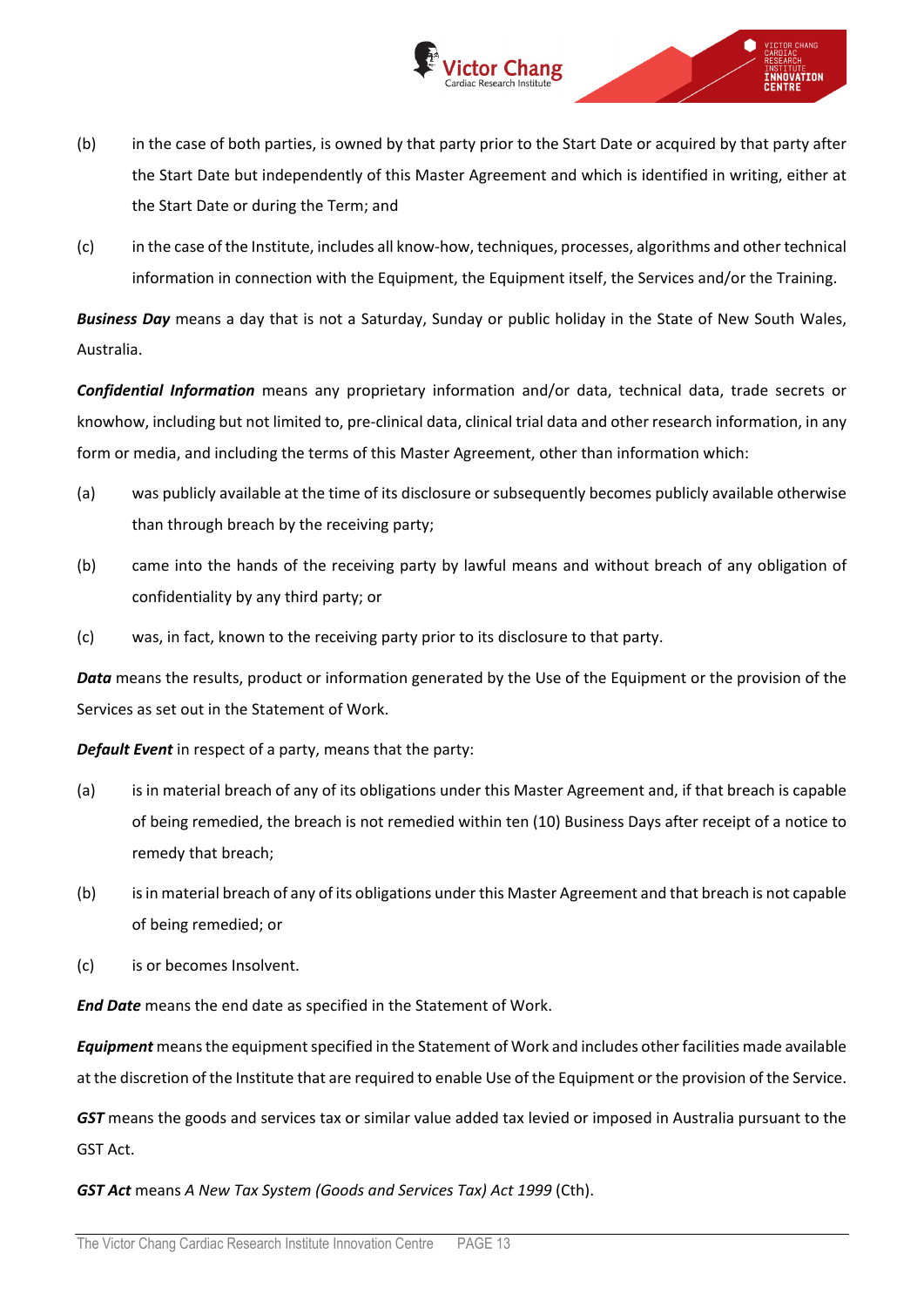

*Innovation Centre* means the Victor Chang Cardiac Research Institute Innovation Centre situated at the Premises.

*Insolvent* means, in relation to a party, when the party:

- (a) suffers the appointment of an administrator, receiver, manager, receiver and manager, liquidator or provisional liquidator or external controller; or
- (b) being a body corporate:
	- (1) is wound up or is dissolved; or
	- (2) proposes a reorganisation, moratorium or other form of administration involving any such arrangement, composition, compromise or assignment or begins any negotiations for any such purpose or begins any negotiations for the purpose of any rescheduling or readjustment of all or a material part of its monetary obligations,

other than to carry out an amalgamation or reconstruction while solvent; or

- (c) being a body corporate is, or states that it is, unable to pay its debts when they fall due or is deemed unable to pay its debts under any applicable legislation (other than as a result of a failure to pay a debt or claim which is the subject of a good faith dispute); or
- (d) being a body corporate, enters into or resolves to enter into any arrangement, composition or compromise with or assignment for the benefit of its creditors generally or any class of its creditors or proceedings are commenced to sanction any such arrangement, composition, compromise or assignment; or
- (e) ceases, or threatens to cease, to carry on business; or
- (f) being a natural person, commits or suffers an act of bankruptcy; or

takes any steps to obtain protection or is granted protection from its creditors under the laws of any applicable jurisdiction.

## *Intellectual Property* means any and all:

- (a) current and future, registered and unregistered rights in respect of copyright, designs, semiconductor or circuit layouts, trade marks, trade names, patents, inventions and discoveries;
- (b) applications for grant of any of the above;
- (c) other rights of a similar nature arising (or capable of arising) under statute or at common law in the Commonwealth of Australia or anywhere else in the world; and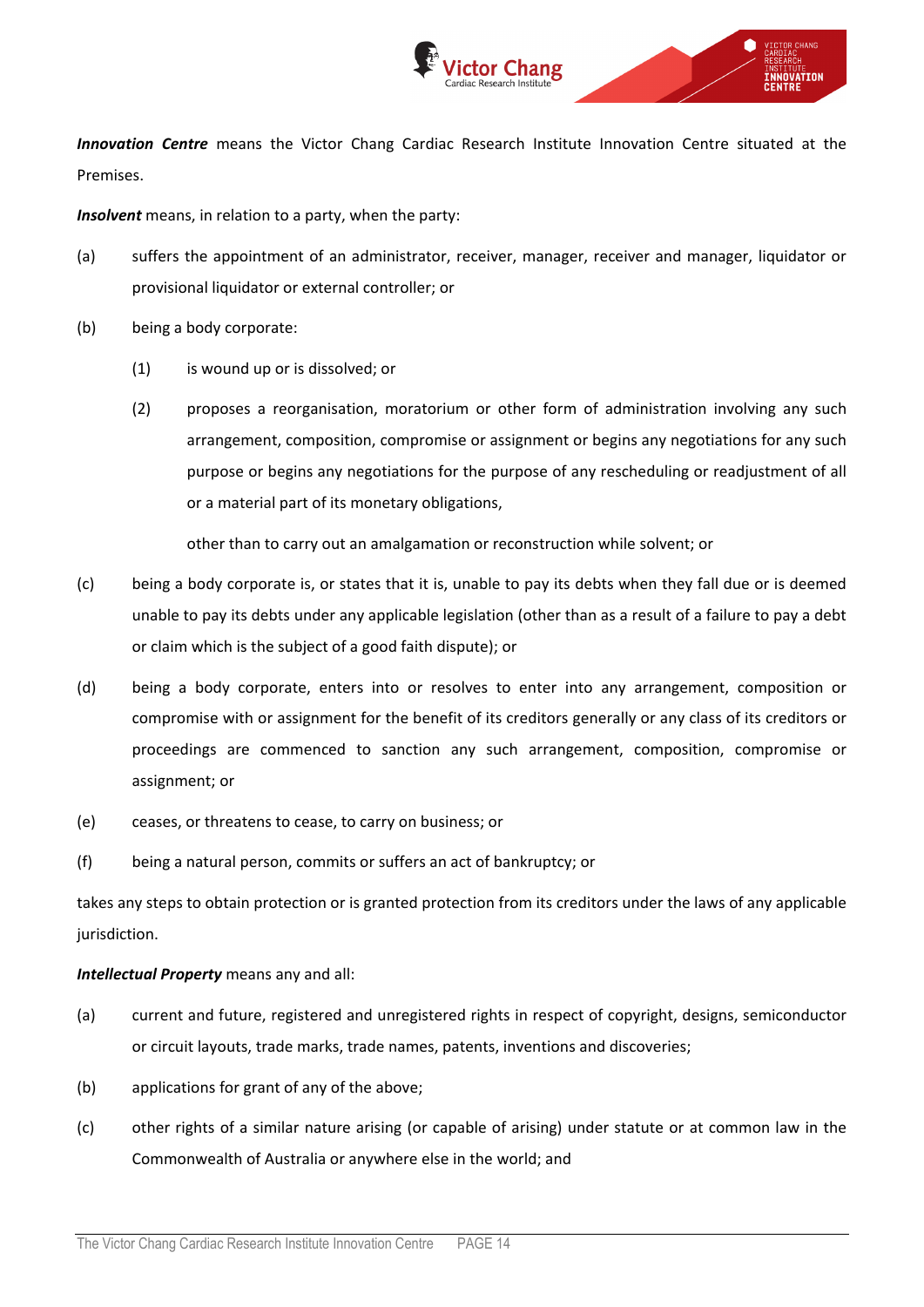

(d) other intellectual property as defined in Article 2 of the Convention Establishing the World Intellectual Property Organisation 1967.

*New Intellectual Property* means all Intellectual Property in any data, research papers, test results, experiments, products and items arising out of the Use of the Equipment and/or the provision of the Services and / or Training, that is not an improvement or modification of Background IP .

*Personal Information* has the same meaning as in the Privacy Laws.

*Personnel* means, in relation to a party, the officers, employees, agents and contractors (including students) of that party.

*Premises* means the Victor Chang Cardiac Research Institute at 405 Liverpool Street, Darlinghurst, New South Wales 2010.

*Privacy Laws* means any law applicable to the collection, use, handling or disclosure of personal information and includes: (i) the *Privacy Act 1988* (Cth) and associated regulations; and (ii) Australian State and Territory privacy, data protection and health records legislation and associated regulations.

*Project* means the project as specified in the Statement of Work.

*Research Materials* means the materials as specified in the Statement of Work.

*Services* means the services related to the Equipment for the purposes of the Project, as set out in the Statement of Work.

*Start Date* means the start date for a Project as specified in the Statement of Work.

*Training* means the training in relation to facilities and / or Equipment as set out in the Statement of Work.

*Use* means the use of the Equipment for the purposes of the Project or for Training as set out in the Statement of Work.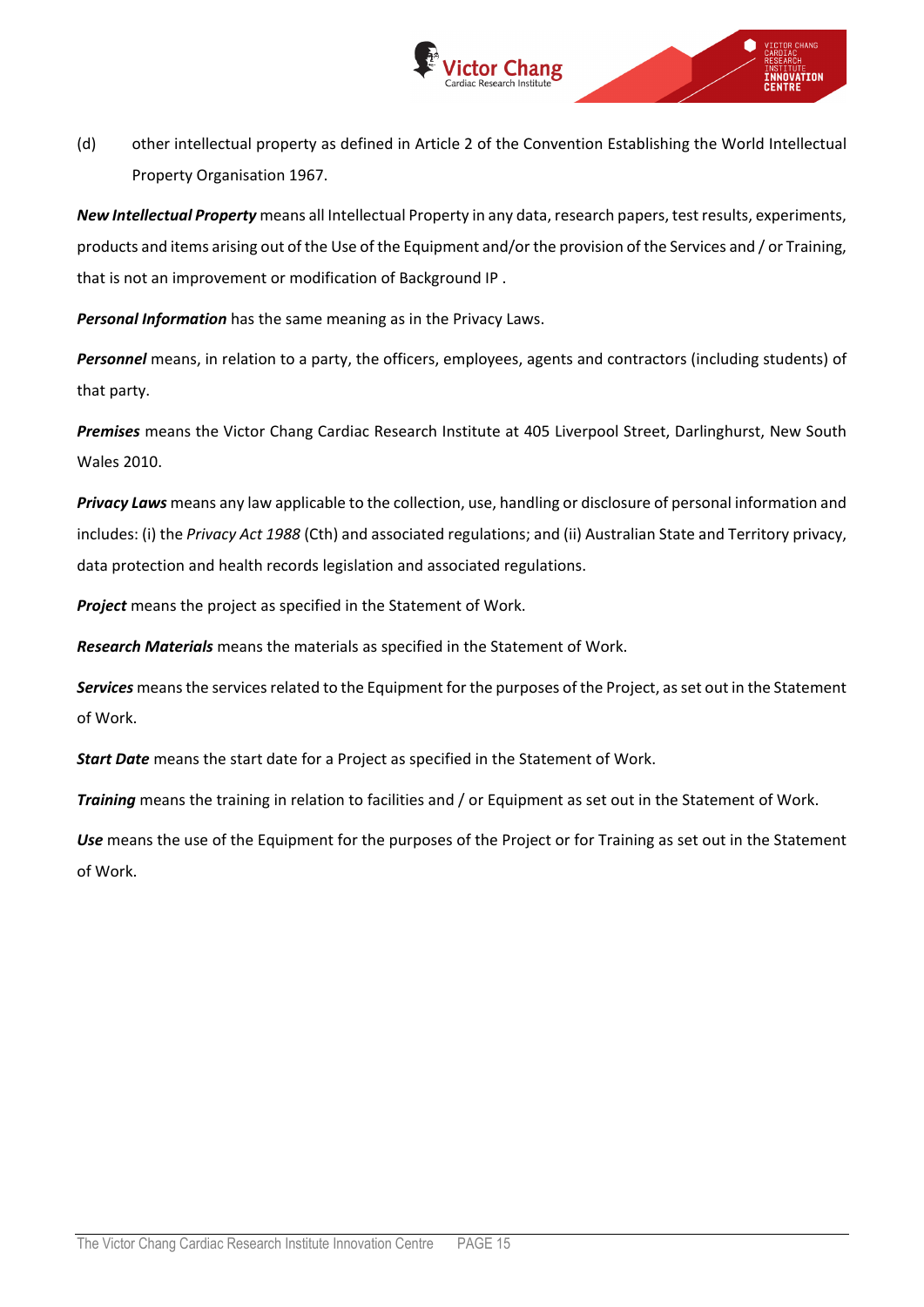

**CTOR CHANG** 

**Executed as an Agreement on [INSERT DATE OF THE LAST PARTY'S SIGNATURE]**

The signatory for the Customer warrants and represents that they have all power and authority to sign on behalf of and bind the Customer.

**Signed** for and on behalf of **[INSERT CUSTOMER NAME]** by its duly authorised representative

Signature of authorised representative

Name of authorised representative (please print)

The signatory for the Victor Chang Cardiac Research Institute warrants and represents that they have all power and authority to sign on behalf of and to bind the Institute.

**Signed** for and on behalf of **VICTOR CHANG CARDIAC RESEARCH INSTITUTE** by its duly authorised representative

Signature of authorised representative

\_\_\_\_\_\_\_\_\_\_\_\_\_\_\_\_\_\_\_\_\_\_\_\_\_\_\_\_\_\_\_\_\_\_\_\_\_

\_\_\_\_\_\_\_\_\_\_\_\_\_\_\_\_\_\_\_\_\_\_\_\_\_\_\_\_\_\_\_\_\_\_\_\_\_

Name of authorised representative (please print)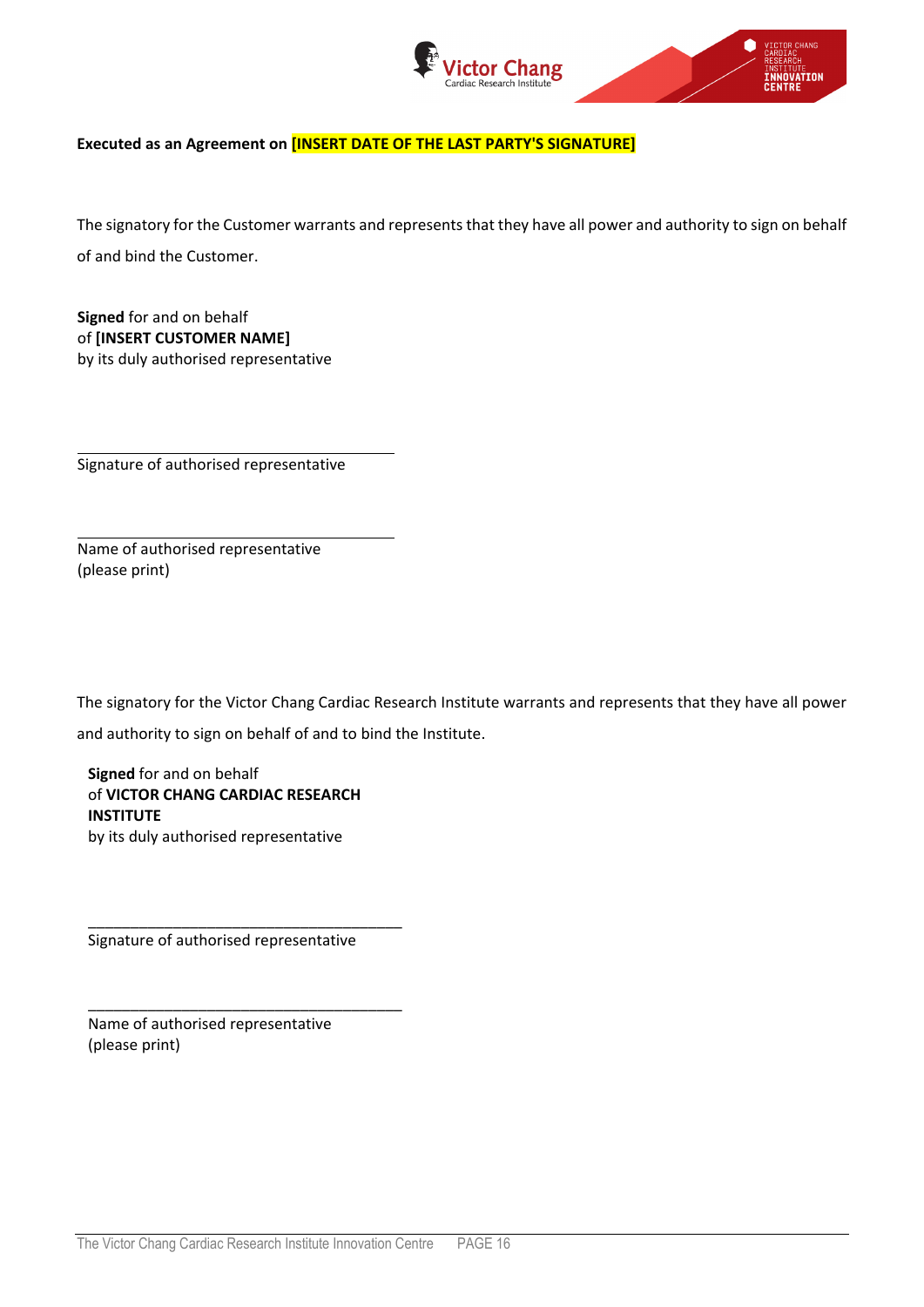

# **Schedule 1 - STATEMENT OF WORK**

This Statement of Work forms part of the Master Agreement between the Victor Chang Cardiac Research Institute and the Customer. The Master Agreement sets out terms and conditions on which the Institute agrees to enable the Customer to Use the Equipment or to provide Services to the Customer, and should be read in conjunction with this Statement of Work. To the extent of any inconsistency between the Master Agreement and the Statement of Work, the Master Agreement shall prevail to the extent of the inconsistency.

| <b>DETAILS</b>                  |                                                                        |  |
|---------------------------------|------------------------------------------------------------------------|--|
| <b>PARTIES</b>                  |                                                                        |  |
| THE INSTITUTE                   | VICTOR CHANG CARDIAC RESEARCH INSTITUTE, (ABN 61 068 363 235)          |  |
|                                 | 405 Liverpool Street, Darlinghurst, NSW 2010                           |  |
| THE INSTITUTE CONTACT           | Name:                                                                  |  |
|                                 | <b>Phone: 02 9295 xxxx</b><br>Email: xxx@victorchang.edu.au            |  |
| <b>CUSTOMER</b>                 | <b>INSERT COMPANY NAME and ACN or ABN</b><br>Name:                     |  |
|                                 | <b>INSERT ADDRESS</b><br><b>Address:</b>                               |  |
| <b>CUSTOMER CONTACT</b>         | INSERT NAME AND POSITION [PRINCIPAL INVESTIGATOR]<br>Name:             |  |
|                                 | <b>INSERT EMAIL ADDRESS</b><br>Phone: INSERT PHONE<br>Email:           |  |
| <b>CUSTOMER PERSONNEL</b>       | <b>INSERT NAME AND POSITION</b> [person using the equipment]<br>Name:  |  |
|                                 | <b>INSERT EMAIL ADDRESS</b><br><b>INSERT PHONE</b><br>Email:<br>Phone: |  |
| <b>CUSTOMER FINANCE CONTACT</b> | <b>INSERT COMPANY NAME and can or ABN</b><br>Name:                     |  |
| (FOR INVOICING)                 | <b>INSERT ADDRESS</b><br><b>Address:</b>                               |  |
|                                 | <b>INSERT NAME AND POSITION</b><br>Name:                               |  |
|                                 | <b>Phone: INSERT PHONE</b><br><b>INSERT EMAIL ADDRESS</b><br>Email:    |  |
| <b>DATE OF</b>                  | [insert date]                                                          |  |
| <b>MASTER AGREEMENT</b>         |                                                                        |  |
|                                 |                                                                        |  |
| <b>PROJECT</b>                  |                                                                        |  |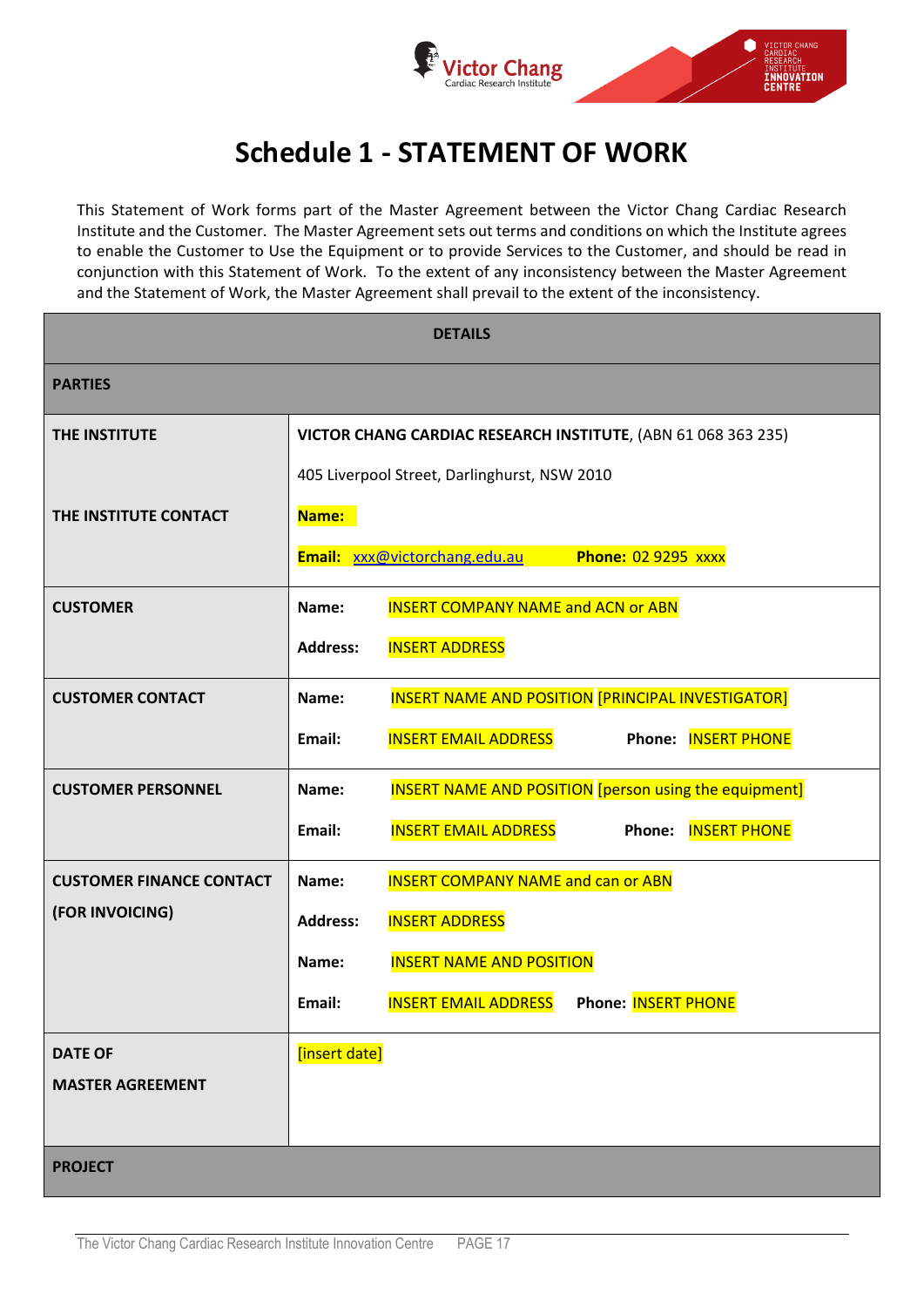



| <b>PROJECT TITLE</b>            |                                                           |
|---------------------------------|-----------------------------------------------------------|
| <b>RATIONALE OF THE</b>         |                                                           |
| <b>EXPERIMENTS PLANNED</b>      |                                                           |
| <b>PROPOSED EXPERIMENTAL</b>    |                                                           |
| <b>DESIGN AND WORK PLAN</b>     |                                                           |
| <b>PURPOSE OF THE WORK</b>      |                                                           |
| [RESEARCH/COMMERCIAL]           |                                                           |
| <b>ESTIMATED USAGE TIME</b>     |                                                           |
| <b>WORKING RESOURCES</b>        |                                                           |
| <b>PROJECT FUNDING DETAILS</b>  |                                                           |
| <b>OTHER RELEVANT DETAILS</b>   |                                                           |
| <b>PARTICULARS</b>              |                                                           |
|                                 |                                                           |
| <b>EQUIPMENT</b>                | [X]                                                       |
| <b>TERM</b>                     | <b>Start Date: INSERT DATE</b><br>End Date: INSERT DATE   |
| <b>FACILITY</b>                 | [X]                                                       |
| <b>USE / SERVICE</b>            | $\Box$ Use [note if includes Training]                    |
| (See below for details)         | Service<br>□                                              |
| <b>DETAIL OF USE</b>            | [X]                                                       |
| <b>APPROVED ACCESS TIME FOR</b> | [INSERT DETAILS eg Monday to Wednesday between 9am - 4pm] |
| <b>USE OF EQUIPMENT</b>         |                                                           |
| (CLAUSE 4.3(B))                 |                                                           |
| <b>DETAIL OF SERVICE</b>        | [INSERT DETAILS OF SERVICE [IF APPLICABLE]                |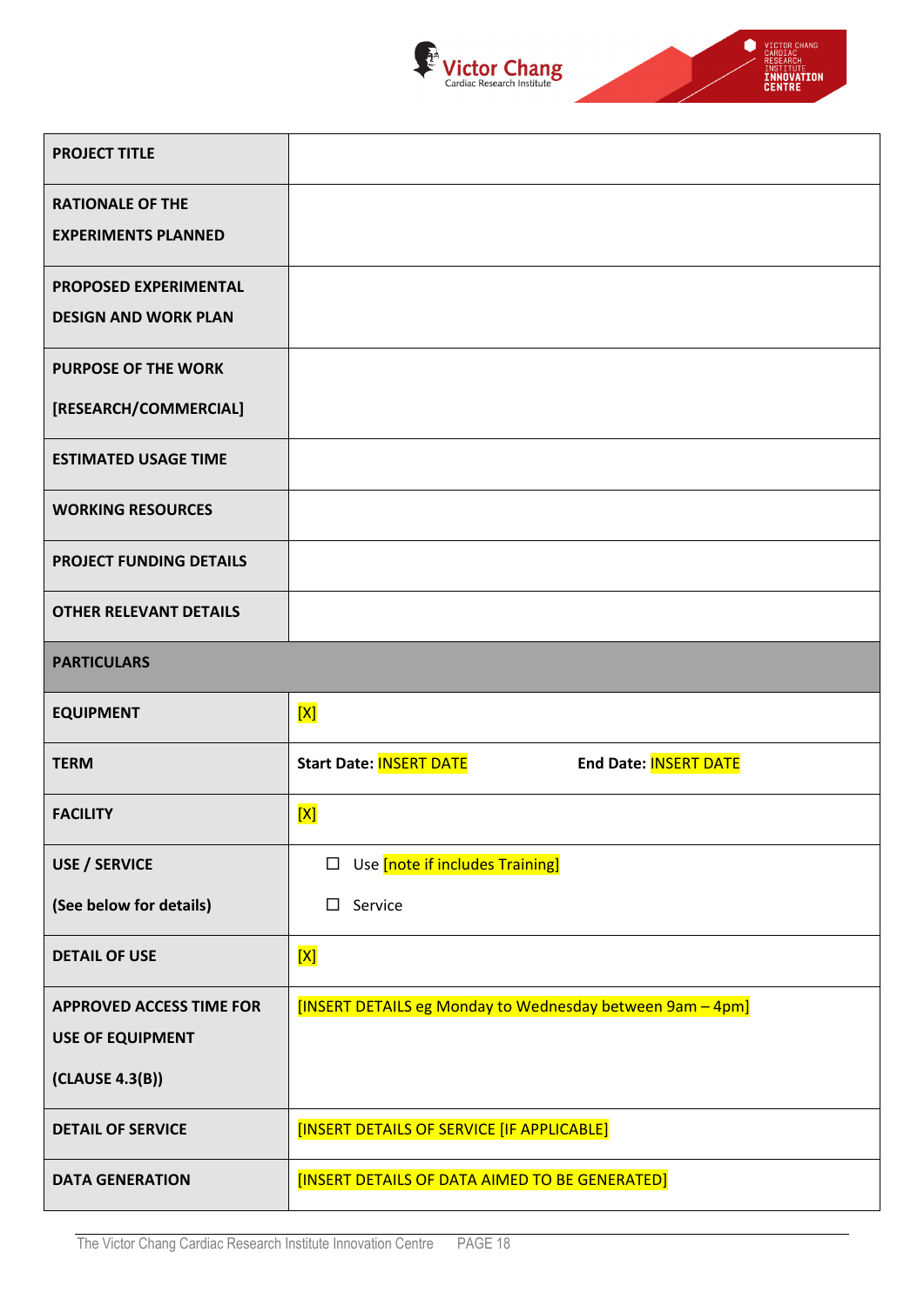



| <b>DATA ANALYSIS</b>              | [INSERT DETAILS OF DATA ANALYSIS [IF APPLICABLE]             |
|-----------------------------------|--------------------------------------------------------------|
| DATA STORAGE TIME LIMIT (if       | [INSERT DETAILS OF LENGTH OF TIME FOR DATA RETENTION]        |
| other than 60 days)               |                                                              |
| clause 9.1(b))                    |                                                              |
| <b>OTHER RELEVANT DETAILS (eg</b> | <b>INSERT DETAILS [IF APPLICABLE]</b>                        |
| collaborative arrangement)        |                                                              |
| <b>RESEARCH MATERIALS</b>         | <b>INSERT RESEARCH MATERIALS</b>                             |
| (PROVIDED BY CUSTOMER)            |                                                              |
| <b>APPROVALS REQUIRED</b>         | □ HREC Project number                                        |
|                                   | Animal Ethics Committee ARA/Training<br>□                    |
|                                   | <b>Pharmaceutical Services NSW Health</b><br>□               |
|                                   | OGTR/IBC assessment<br>□                                     |
|                                   | Defence Trade Controls/ AUSGEL<br>□                          |
|                                   | <b>EPA Radiation user license</b><br>$\Box$                  |
|                                   | Other<br>Ш                                                   |
| <b>RISK ASSESSMENT OR</b>         | $\Box$ Yes - please attach                                   |
| <b>SAFE WORK PROCEDURE</b>        | $\Box$<br>No                                                 |
| <b>COMPLETED BY CUSTOMER</b>      |                                                              |
| THE INSTITUTE BACKGROUND          | <b>TO BE INSERTED</b>                                        |
| <b>INTELLECTUAL PROPERTY</b>      |                                                              |
| <b>CUSTOMER</b>                   | <b>TO BE INSERTED</b>                                        |
| <b>BACKGROUND INTELLECTUAL</b>    |                                                              |
| <b>PROPERTY</b>                   |                                                              |
| <b>FEES</b>                       | TO BE INSERTED (exclusive of GST)                            |
|                                   | [Fees should enable Institute to recoup cost of consumables] |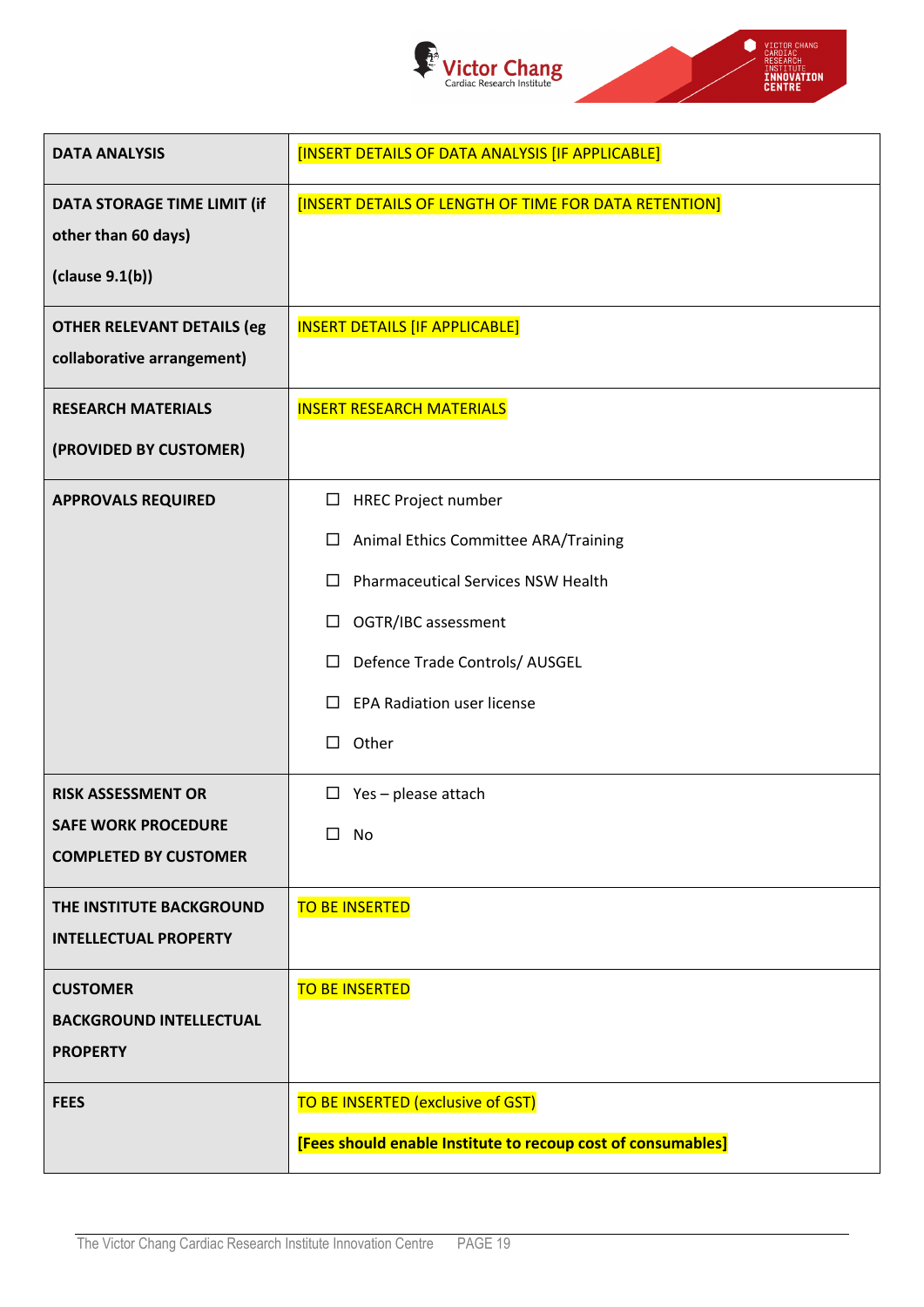

| <b>PAYMENT</b>                         | In advance                                                                     |
|----------------------------------------|--------------------------------------------------------------------------------|
|                                        | Note that significant Projects require a portion of upfront payment            |
|                                        | In arrears                                                                     |
|                                        | [Insert further payment details eg weekly/monthly invoicing, deposit required] |
| <b>ADDITIONAL TERMS AND CONDITIONS</b> |                                                                                |
| <b>ADDITIONAL TERMS</b>                |                                                                                |
| <b>CONDITIONS</b>                      |                                                                                |